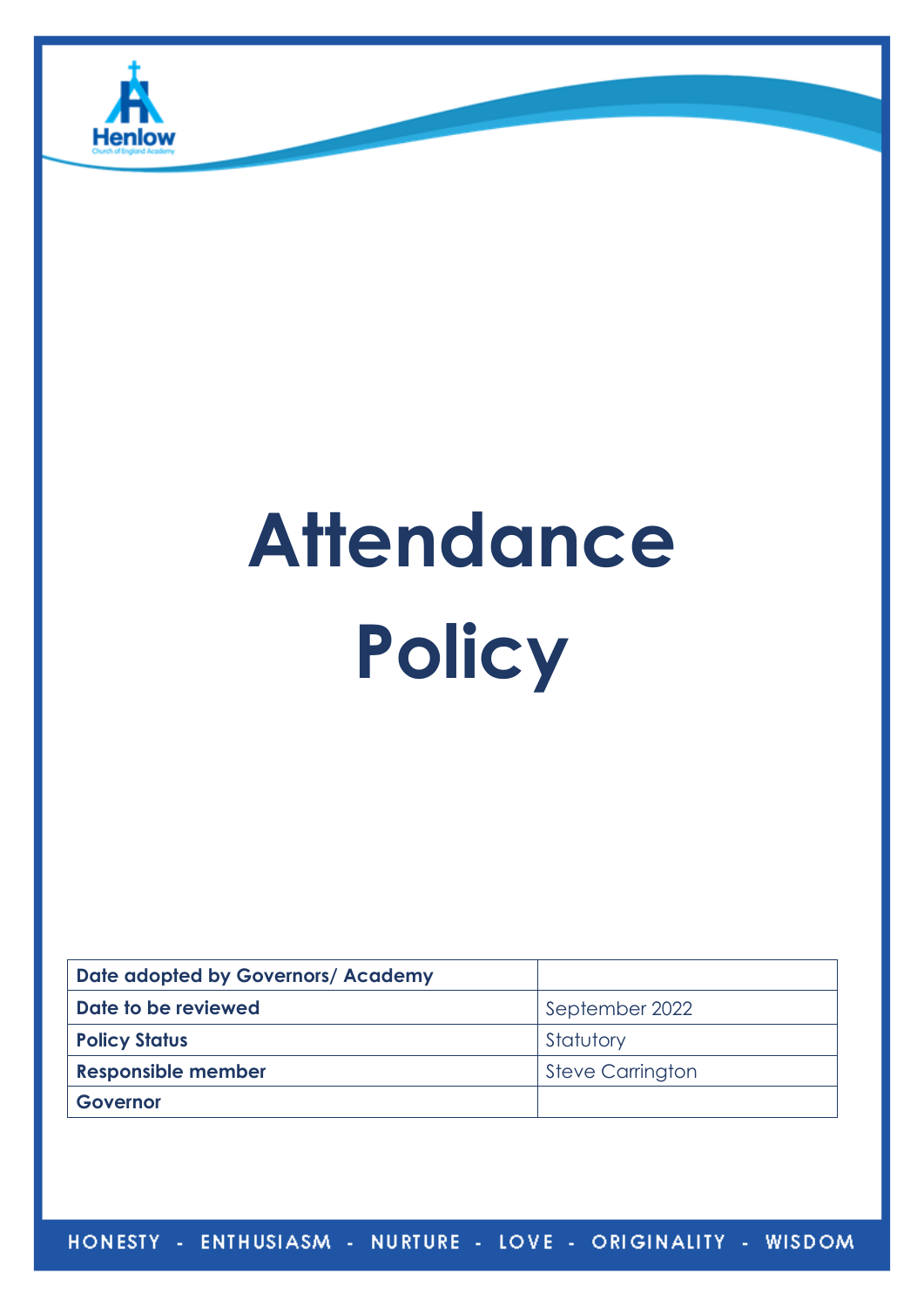# **Contents**

| <b>Item</b>                                              | <b>Page Number</b> |
|----------------------------------------------------------|--------------------|
| <b>Rationale and Aims</b>                                | 3                  |
| Attendance and the Law                                   | 4                  |
| <b>Absences Authorised by the School</b>                 | 4                  |
| <b>Authorised Unforeseen Circumstances</b>               | 4                  |
| <b>Planned Absence which may be</b><br><b>Authorised</b> | 4                  |
| <b>Term Time Holiday</b>                                 | 5                  |
| <b>Appointments During School Hours</b>                  | 5                  |
| <b>Persistent Absence (PA)</b>                           | 5                  |
| <b>Missing Children Procedure</b>                        | 6                  |
| <b>Monitoring and Evaluation</b>                         | 7                  |
| <b>Implementation and Review</b>                         | 7                  |
|                                                          |                    |
|                                                          |                    |
|                                                          |                    |
|                                                          |                    |
|                                                          |                    |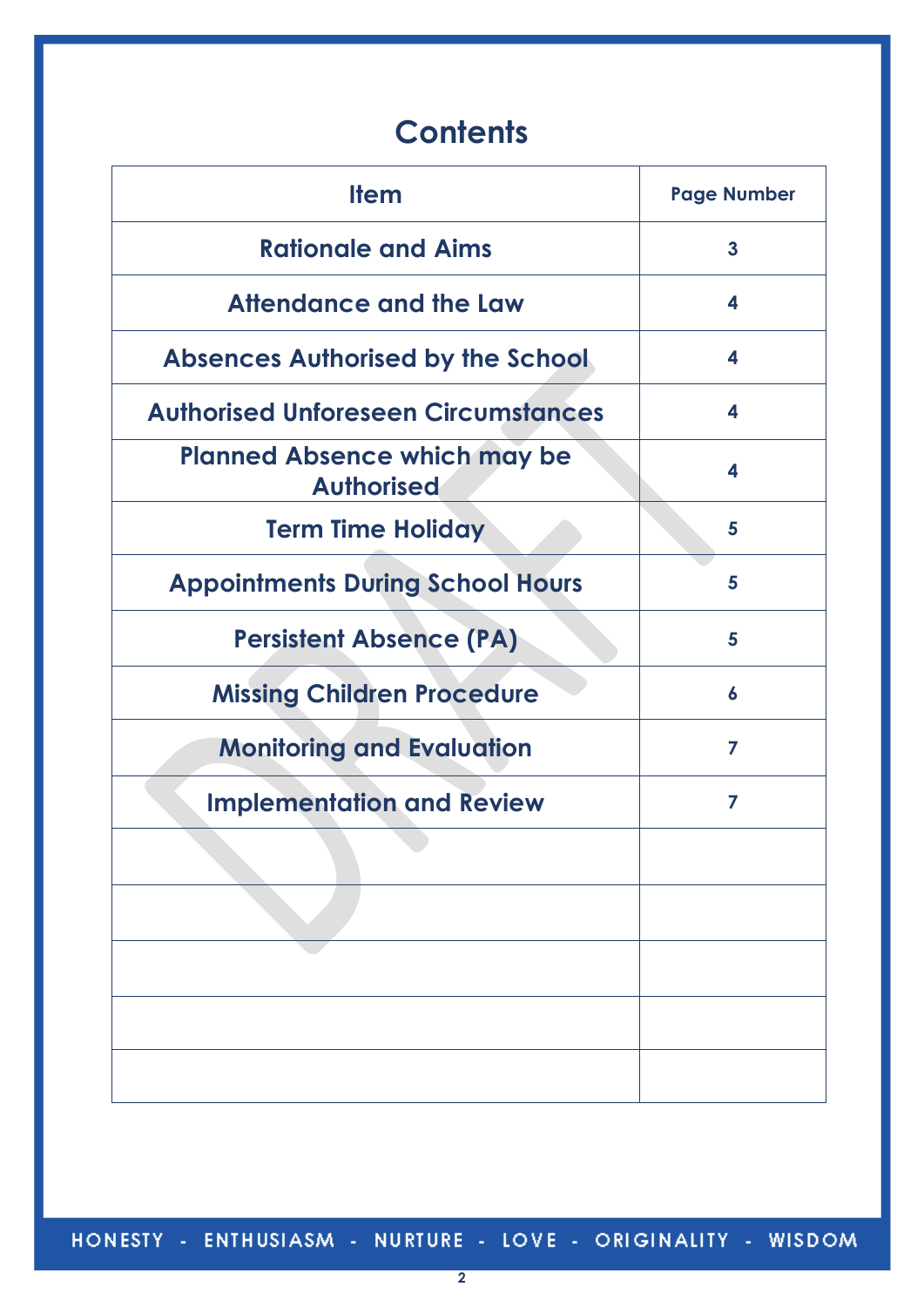# **ATTENDANCE POLICY**

## **Rationale and Aims**

It is the right of every young person to receive full-time education. Young people who fail to attend school regularly cannot receive a coherent education program as absence disturbs the continuity of the curriculum and also damages social relationships. Young people with poor attendance records will inevitably miss out on essential learning and on events taking place such as school visits.

Research shows that good attendance and punctuality go hand in hand with good examination results and the positive life habits necessary for future success. Good attendance also reduces the risk of pupils conducting anti-social behaviour or becoming victims or perpetrators of crime or abuse. Regular attendance also encourages children to build friendships and develop social groups, working together as a whole team, sharing ideas and developing life skills.

The school displays a positive and proactive ethos that places high value on attendance and punctuality and values its partnership with parents/guardians to promote good attendance. This policy advocates close working relationships with all stakeholders to provide a cohesive approach to tackling attendance.

With this rationale in mind, Henlow CE Academy aims to:

- Ensure that all pupils are appropriately supported in reaching their potential in order that they can attain at the highest possible levels.
- Make attendance and punctuality a priority for all those associated with the school including pupils, parents, carers, staff and governors.
- Register pupils accurately and effectively.
- Maintain a high attendance record and a low unauthorised absence rate.
- Further develop a positive relationship between home and school.
- Provide support, advice and guidance to pupils and parents.
- Promote effective partnership with the School Attendance Officer (SAO) and other agencies.
- Encourage pupils to catch up with work missed.
- Encourage pupils to maintain high attendance levels by use of a reward system.
- Publish attendance figures for parents, carers and governors.
- Analyse attendance rates (%) and at pertinent points in the year certain attendance rates will trigger standard letters that will be sent to the pupil's parent(s)/carer(s).
- Analyse and report on sub groups as defined by the Headteacher and governors.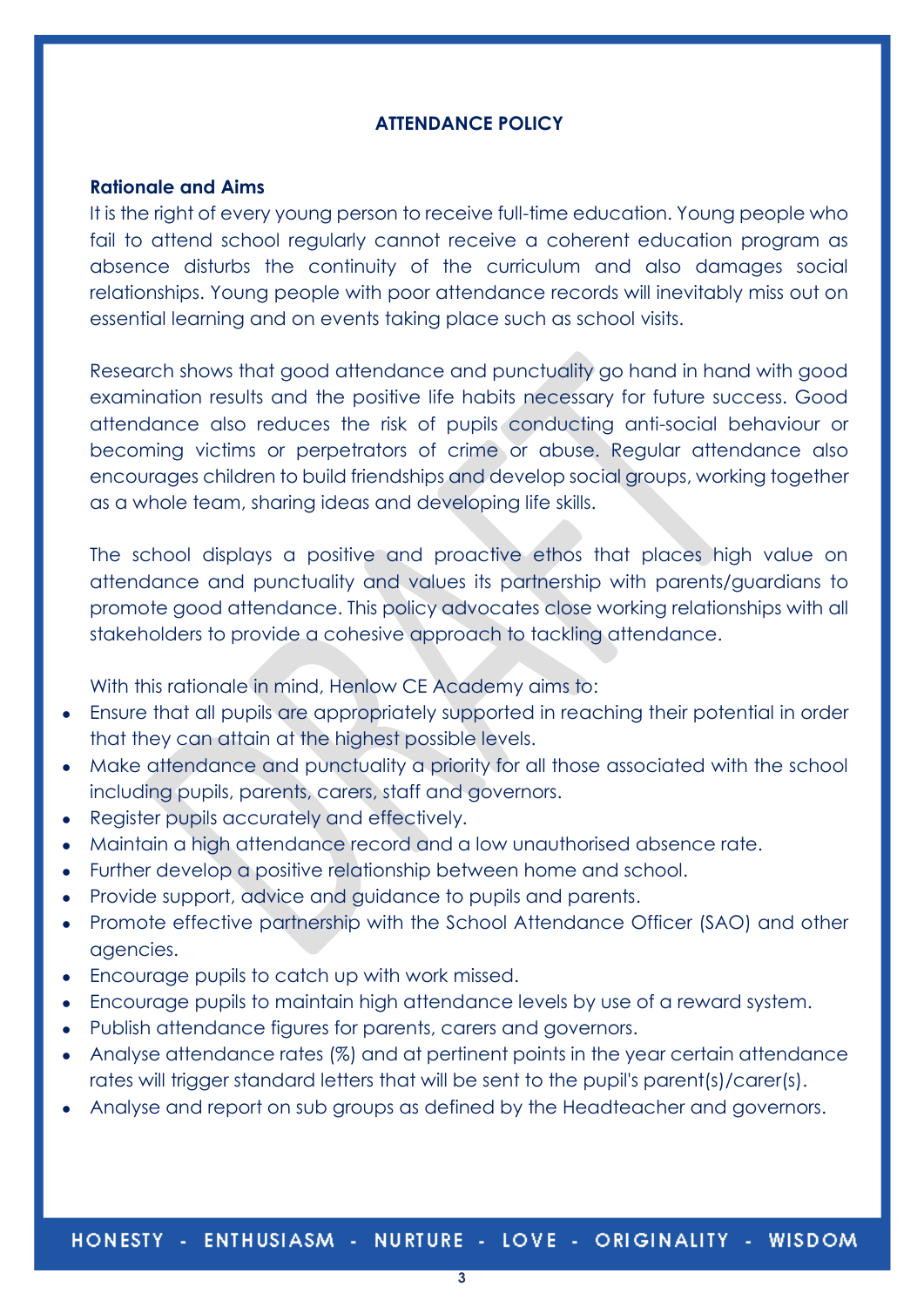#### **Attendance and the Law**

Under section 7 of the Education act 1996, parents are responsible for ensuring that their children of compulsory school age receive full-time education. Parents have a legal responsibility to ensure their child's regular attendance at the school where they are registered. If a child of compulsory school age who is registered at a school fails to attend regularly, then the parent is guilty of an offence under section 444 (1) of the Education Act 1996.

In March 2001, a further offence has been introduced where a parent, knowing that their child is failing to attend school regularly, fails without reasonable justification to cause him/her to attend (Education Act 1996, section 444 (1A) as amended by the Criminal Justice and Court Services Act 200). It is clear from the law that parents risk prosecution if their child does not attend school regularly. It is therefore important that the school and parents/carers work together closely to overcome problems which may affect a pupil's attendance. The Department for Education (DfE) recommends that no term-time holidays are granted and as such these will ordinarily be denied. The Headteacher will consider granting leave of absences that are requested in advance and that have strong compassionate grounds. If leave of absence is taken without the school's approval, this will be viewed as an unauthorised absence.

The school will work closely with the Access and Inclusion Service where attendance or punctuality does not meet the school's expectations. The SAO visits regularly to support regular attendance and help remove barriers that might be preventing a pupil from accessing the education to which he/she is entitled.

# **Absences authorised by the school**

We will communicate with Parents/carers about planned absences such as Approved Educational Activity (AEA) and sporting fixtures by Parentmail/letter. In these cases parents/carers will be asked to complete a consent form.

# **Authorised unforeseen circumstances**

The school should be notified on the day of absence in the event of illness, bereavement or other family emergency or severe disruption to transport where there is no possible means of getting the pupil to school safely (e.g. very heavy snow), upon return to school the pupil should bring in a letter explaining the absence.

#### **Planned absence which may be authorised**

These require a letter or email to the school office. This should be done six weeks prior to the absence. Examples of this include: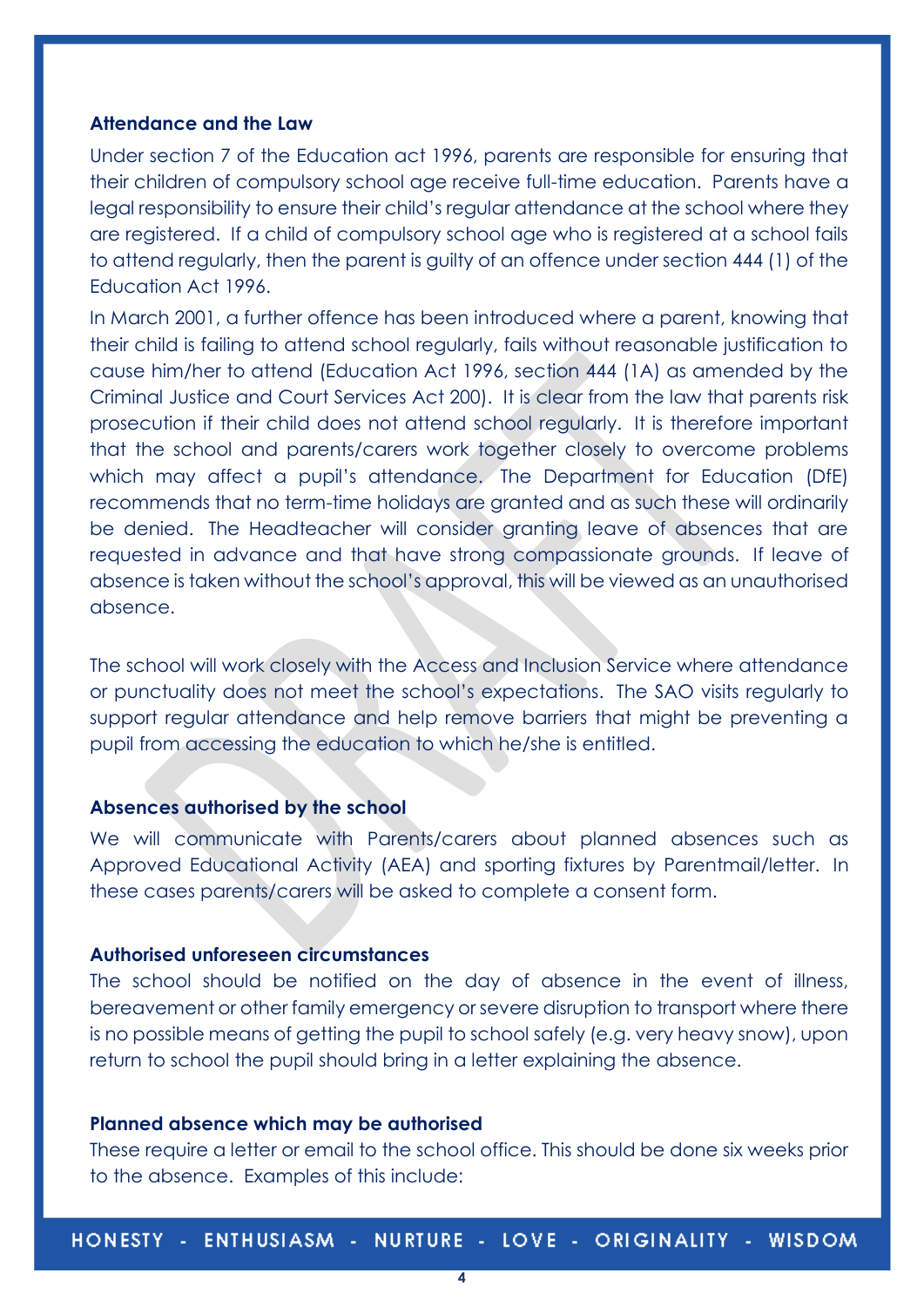- Medical appointments that cannot be organised outside school time
- Occasional care for a family member if the pupil is a known young carer
- Religious holiday (quidelines state three days)
- Visit to another educational establishment (AEA)
- Occasional extra-curricular activity which gives the pupil significant benefit
- Attendance at a family wedding or funeral
- Court involvement

# **Term time Holiday**

Amendments to the 2006 regulations (The Education regulations 2013) remove references to family holiday and extended leave as well as the statutory threshold of ten school days. The amendments make clear that the Headteacher may not grant any leave of absence during term time unless there are exceptional circumstances and should determine the number of days a pupil can be absent if leave is permitted.

A parent/carer wishing to make a leave of absence application, must complete the Leave of Application Due to Exceptional Circumstances form which can be seen in appendix 1. If the leave of absence is refused but the leave of absence is still taken, the absence will be recorded as unauthorised and a fixed penalty notice will be requested from Central Bedfordshire Council in accordance with their policy. You can find out more about the CBC approach to term time holidays at [https://www.centralbedfordshire.gov.uk/info/4/pupil\\_support/522/school\\_attendan](https://www.centralbedfordshire.gov.uk/info/4/pupil_support/522/school_attendance/6) [ce/6](https://www.centralbedfordshire.gov.uk/info/4/pupil_support/522/school_attendance/6)

## **Appointments during school hours**

We do ask that parents try to avoid taking pupils out of school for medical appointments where possible, but recognise that this is not always possible. If it is unavoidable, pupils must sign out at the main office and provide written evidence. If regular appointments are necessary, for example orthodontic procedures, we ask that parents try to make these during school holidays.

#### **Persistent Absence (PA)**

This is a term used by the DfE to denote an absence of greater than 10% for a pupil regardless of whether or not they are authorised. The links between poor attendance and poor attainment are well documented; any such levels of attendance will be reported to the SAO.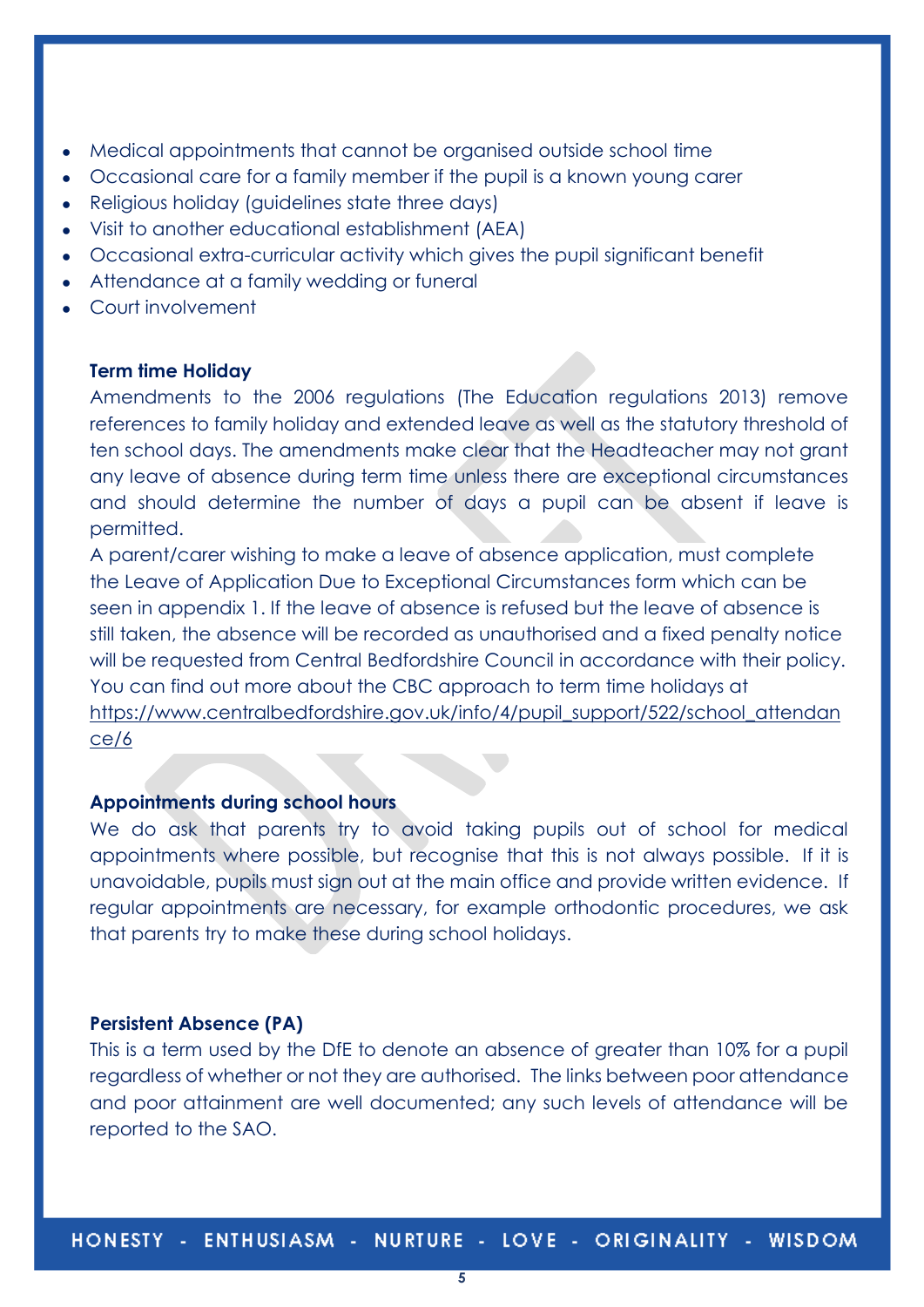# **Missing Children Procedure (2012)**

A missing Child Referral Form should be used when a child 'disappears' e.g. when parents/carers move without providing a forwarding address, when it is suspected that a family has gone on an extended holiday without school agreement or when a child doesn't return within two weeks of the expected return date of a family holiday.

If the school has Child Protection (CP) concerns the school should contact social services and if the school suspects that a crime has been committed, then the school should contact the police. If a pupil is in this situation, the school will complete the Child Missing in Education form and submit it to Central Bedfordshire.

<https://www.centralbedfordshire.gov.uk/officeforms/ChildMissingEducation.ofml>

# **Procedure**

- An Electronic register will be completed during morning registration (08:45 -09:00) and at the beginning of Period 4 (13:35-13:55). It is a legal requirement that a register is taken twice daily and it is the responsibility of the tutor at these times to ensure that it is taken accurately. Staff take an electronic register in every lesson.
- If a pupil arrives later than the registration period, after 9.00am they will be given a late mark. If the pupil arrives after 9.15am, the register will have been closed and the pupil will receive an unauthorised mark and the parent/carer will need to provide a reason in writing.
- A pupil that arrives late and misses a registration will need to report to the main office and sign in.
- No pupil should leave school without permission. Any pupil that must leave school during the day (e.g. for an unavoidable medical appointment) must sign out at the main school office and, if they return to school before the end of the day, should sign back in at the main school office upon their return.
- In the event that a pupil is unwell, they should first report to the office (as directed by a member of staff). One of the first aiders will log their attendance to the medical office and contact parents/carers to advise them of the issue, together they will make the judgement about whether or not it is appropriate to send the pupil home.
- Parents/carers must contact the school office on the first morning of a pupil's absence (preferably before 09:00am) and on each subsequent day of absence. Parents should inform the school if the absence is likely to be for longer than 3 days in order that appropriate educational support can be organised. Upon return to school, a letter explaining absence should be handed in to the tutor who should send it to the school office via the registration boxes.
- Pupils whose attendance rate falls below 97% will be monitored by the Head of Year and the form tutor.